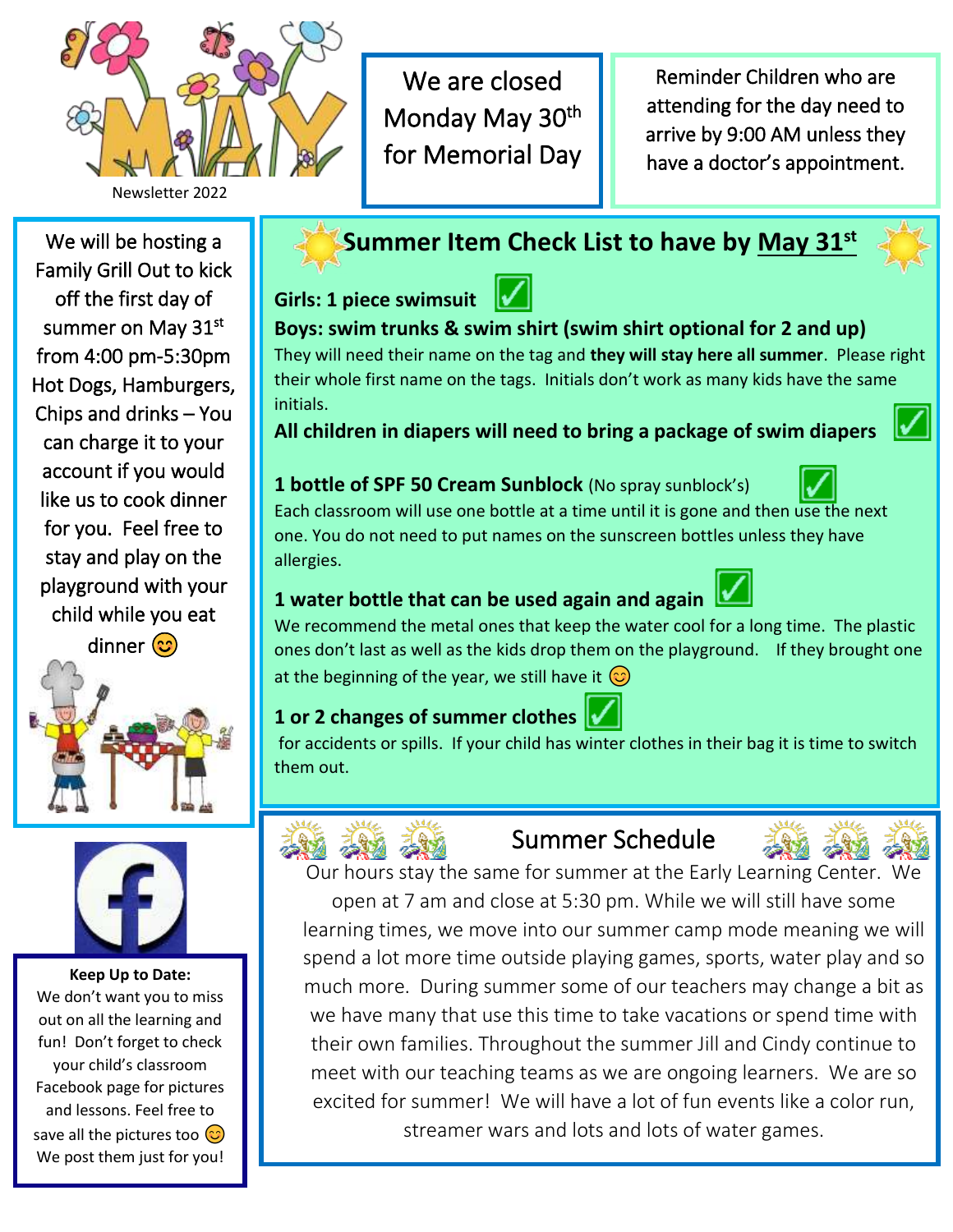

Did you know on our Crayons 2 Pencils website we have a tab just for you? You will find lots of information on their such as days we are closed for holidays, special events coming up and so much more.<http://www.crayons2pencils.com/Parent-Portal.html>

# VOTE FOR US!







# **Warren County Residents' Choice Awards**

www.iowalivingmagazines.com/residentspoll

# **VOTING ENDS JULY 1, 2022**

Click here if the QR code is not working

[Iowa Living Magazines](https://www.iowalivingmagazines.com/warren-county)

If you would like to vote- Just type **Crayons 2 Pencils** as that will

cover both locations  $\circled{c}$ 

I

This lets you vote for all your favorites. Here are the ones Crayons 2 Pencils can be nominate

d for. #27 - Favorite Warren County daycare

#28 –

Favorite place for a Children's Birthday Party

#29 – Favorite Preschool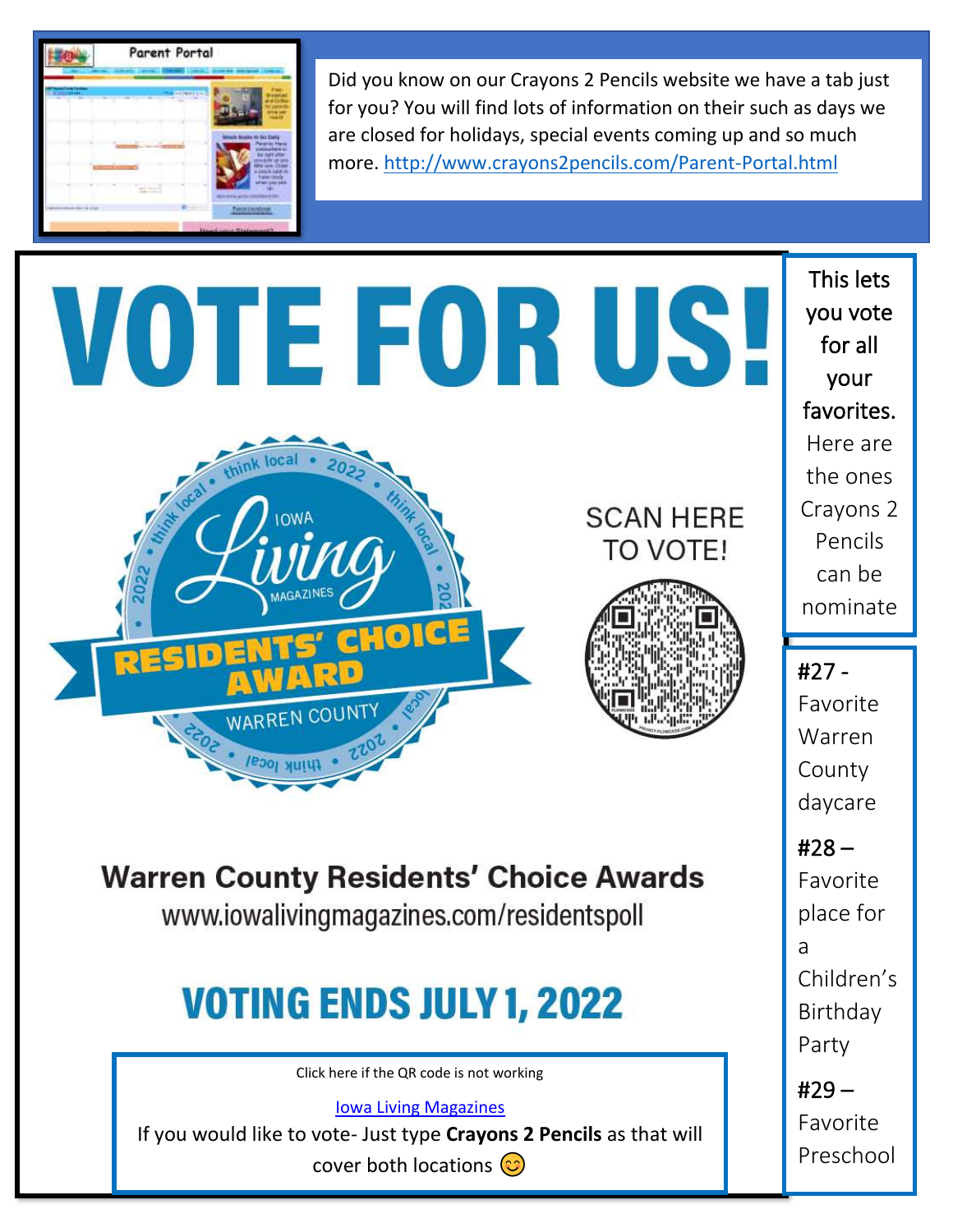# Teacher Appreciation Week

We had so much fun celebrating our teachers this week and all they do day in and day out. We heard horror stories of other centers not being about to stay open 5 days a week or having to close early each day due to staffing so we wanted to really show our team how much they mean to not only Crayons 2 Pencils but to all of you. We celebrated them each day with games, activities and treats. Here are a few



Sugar Rush Day, Hawaiian Day, Cinco De Mayo Day, Games, Gifts, Pinatas, Fun appropriate work drinks  $\circled{c}$  and lots of laughter



### **Parenting Tips**

As many of you know, Cindy and I have been working with children for over 20 years. We have seen about every type of behavior you can imagine. We always get asked by parents if we have tips for certain behaviors. We started a series that we will continue to add too called "It starts at Home". These are short videos that share parenting tips and ideas that may help you with your child at home. Here is the link to our page. We have more we will upload more frequently. [It-Starts-At-Home \(crayons2pencils.com\)](http://www.crayons2pencils.com/It-Starts-At-Home.html)